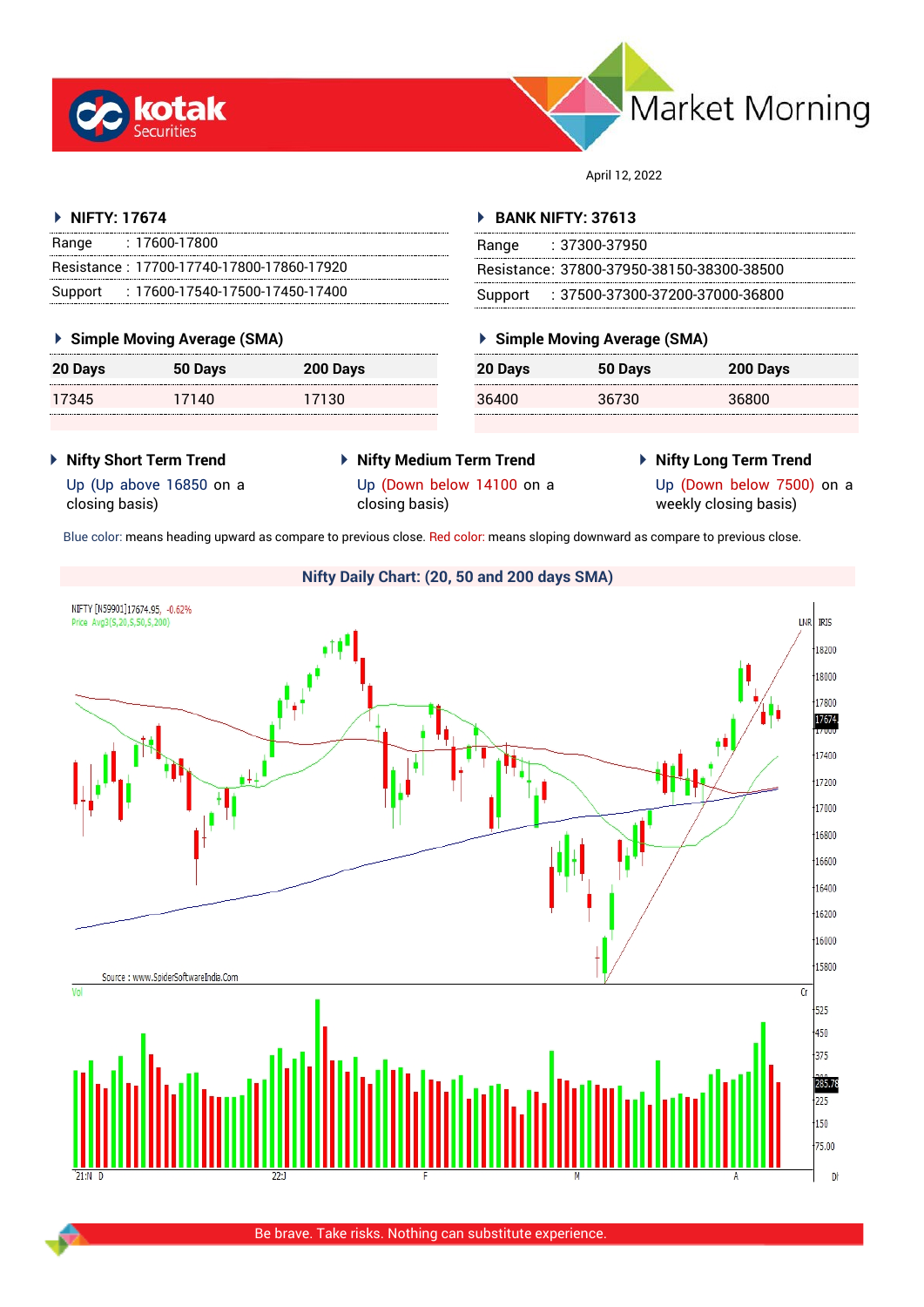#### **Market Analysis**

impact of China's COVID outbreak. SGX is trading with a fall of more than 150 points. The dollar index is trading **Nifty/Sensex Daily View:** Today, Asian markets are coping with a sustained rise in 10-year bond yields and the above the 100 mark, which could pull the sentiment further and perhaps to 102.75 levels. It was the highest level at the time of the pandemic.

Benchmark indices witnessed sluggish activity on Monday, with Nifty closing down 109 points while Sensex was down 482 points. After last Friday's promising pullback rally, the market opened on a negative note and after a weak opening throughout the day, it remained in the range of 17650-17780/58900-59355. Among sectors, media and energy stocks saw some buying, while the IT index was the biggest loser over 1 per cent. Technically, on the daily chart, the index has formed a short bearish candlestick within the body of the previous day, which indicates indecision between the bulls and the bears. We believe that the 10-day SMA and 17600/58875 retracement support zone would act as a major support level for Nifty/Sensex.

Trading above the equally strong possibility of another pullback rally to 17850-17900/59650-59800 is not ruled out. On the other hand, below the 17600/58875 range breakout, the market may retest the 17500-17430/58600- 58400 level.

#### **RATING SCALE (PRIVATE CLIENT GROUP)**

limit your losses.

**BUY** – A condition that indicates a good time to buy a stock. The exact circumstances of the signal will be determined by the indicator that an analyst is using. **SELL** – A condition that indicates a good time to sell a stock. The exact circumstances of the signal will be determined by the indicator that an analyst is using. **Stop Loss Order** – An instruction to the broker to buy or sell stock when it trades beyond a specified price. They serve to either protect your profits or

#### **FUNDAMENTAL RESEARCH TEAM (PRIVATE CLIENT GROUP)**

Head of Research Auto & Auto Ancillary Transportation, Paints, FMCG Banking & Finance [shrikant.chouhan@kotak.com](mailto:shrikant.chouhan@kotak.com) arun.agarwal@kotak.com agarwal.amit@kotak.com Hemali.Dhame@kotak.com

**Jatin Damania Purvi Shah Rini Mehta K. Kathirvelu** Metals & Mining, Midcap Pharmaceuticals Research Associate Support Executive jatin.damania@kotak.com [purvi.shah@kotak.com](mailto:purvi.shah@kotak.com) rini.mehta@kotak.com [k.kathirvelu@kotak.com](mailto:k.kathirvelu@kotak.com) +91 22 6218 6440 +91 22 6218 6432 +91 80801 97299 +91 22 6218 6427

Oil and Gas, Information Tech Construction, Capital Goods & Midcaps sumit.pokharna@kotak.com pankajr.kumar@kotak.com

+91 22 6218 5408 +91 22 6218 6443 +91 22 6218 6439 +91 22 6218 6433

# **Sumit Pokharna** Pankaj Kumar

+91 22 6218 6438 +91 22 6218 6434

**Shrikant Chouhan Arun Agarwal Amit Agarwal, CFA Hemali Dhame**

**TECHNICAL RESEARCH TEAM (PRIVATE CLIENT GROUP)**

**Shrikant Chouhan Amol Athawale Sayed Haider**

[shrikant.chouhan@kotak.com](mailto:shrikant.chouhan@kotak.com) [amol.athawale@kotak.com](mailto:amol.athawale@kotak.com) Research Associate +91 22 6218 5408 +91 20 6620 3350 [sayed.haider@kotak.com](mailto:sayed.haider@kotak.com)

+91 22 62185498

#### **DERIVATIVES RESEARCH TEAM (PRIVATE CLIENT GROUP)**

+91 79 6607 2231 +91 22 6218 5497 +91 33 6615 6273

**Sahaj Agrawal Prashanth Lalu Prasenjit Biswas, CMT, CFTe** [sahaj.agrawal@kotak.com](mailto:sahaj.agrawal@kotak.com) [prashanth.lalu@kotak.com](mailto:prashanth.lalu@kotak.com) [prasenjit.biswas@kotak.com](mailto:prasenjit.biswas@kotak.com)